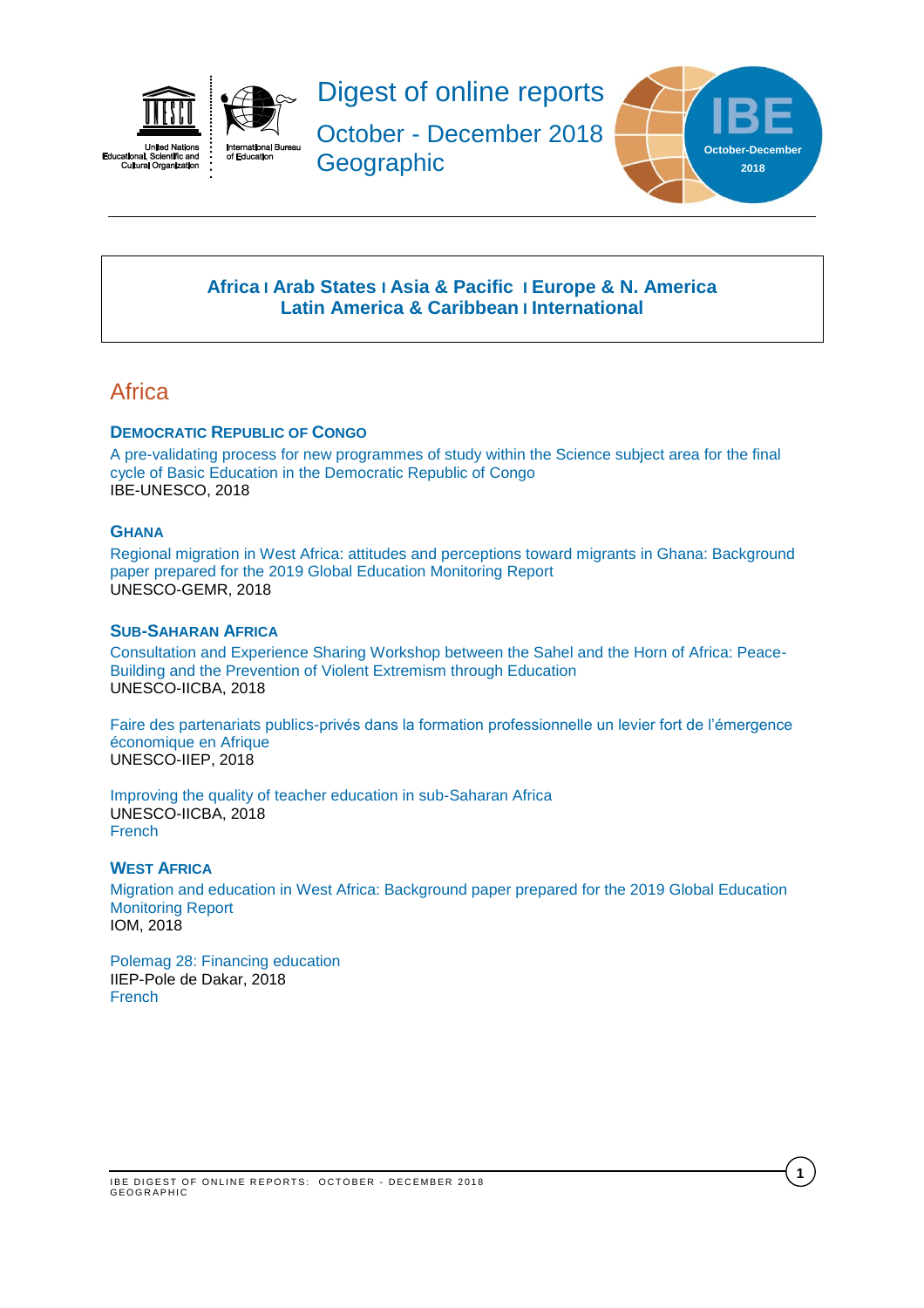## <span id="page-1-0"></span>Arab States

### **AFGHANISTAN, IRAN AND PAKISTAN**

[Inclusion of Afghan refugees in the national education systems of Iran and Pakistan: Background](http://unesdoc.unesco.org/images/0026/002660/266055e.pdf)  [paper prepared for the 2019 Global Education Monitoring Report](http://unesdoc.unesco.org/images/0026/002660/266055e.pdf)  UNESCO-GEMR, 2018

### **PAKISTAN**

[Girls' Right to Education Programme in Pakistan](http://unesdoc.unesco.org/images/0026/002658/265885e.pdf) UNESCO, 2018

[Punjab, Pakistan: Using open school data to improve transparency and accountability](http://unesdoc.unesco.org/images/0026/002659/265937e.pdf) UNESCO-IIEP, 2018

# <span id="page-1-1"></span>Asia & Pacific

[Paving the Road to Education: A target-by-target analysis of SDG 4 for Asia and the Pacific](http://unesdoc.unesco.org/images/0026/002659/265912e.pdf) UNESCO Bangkok Office, 2018

### **AUSTRALIA**

[Australia: Using open school data to improve transparency and accountability](http://unesdoc.unesco.org/images/0026/002659/265929e.pdf) UNESCO-IIEP, 2018

[Promoting Environmental Education for Primary School-aged Students Using Digital Technologies](http://www.ejmste.com/Promoting-Environmental-Education-for-Primary-School-aged-Students-Using-Digital,100639,0,2.html) EURASIA Journal of Mathematics, Science and Technology Education, 2018

### **BANGLADESH**

[Bangladesh: Using open school data to improve transparency and accountability](http://unesdoc.unesco.org/images/0026/002659/265930e.pdf) UNESCO-IIEP, 2018

### **BANGLADESH AND MYANMAR**

[Education in multi-sectoral responses to displacement crises: Background paper prepared for the](http://unesdoc.unesco.org/images/0026/002660/266059e.pdf)  [2019 Global Education Monitoring Report](http://unesdoc.unesco.org/images/0026/002660/266059e.pdf) UNICEF and UNESCO-GEMR, 2018

### **CHINA**

Short- [and long-term outcomes of the left behind in China: education, well-being and life opportunities:](http://unesdoc.unesco.org/images/0026/002660/266050e.pdf)  [Background paper prepared for the 2019 Global Education Monitoring Report](http://unesdoc.unesco.org/images/0026/002660/266050e.pdf) UNESCO-GEMR, 2018

[Who teaches and how do they view different groups of students and parents? The case of China:](http://unesdoc.unesco.org/images/0026/002660/266051e.pdf)  [Background paper prepared for the 2019 Global Education Monitoring Report](http://unesdoc.unesco.org/images/0026/002660/266051e.pdf) UNESCO-GEMR, 2018

### **INDIA**

[Education of children from migrant rural households in India: moving towards a coherent policy](http://unesdoc.unesco.org/images/0026/002660/266057e.pdf)  [framework: Background paper prepared for the 2019 Global Education Monitoring Report](http://unesdoc.unesco.org/images/0026/002660/266057e.pdf) UNESCO-GEMR, 2018

**< B[ACK](#page-0-0) TO TOP >**

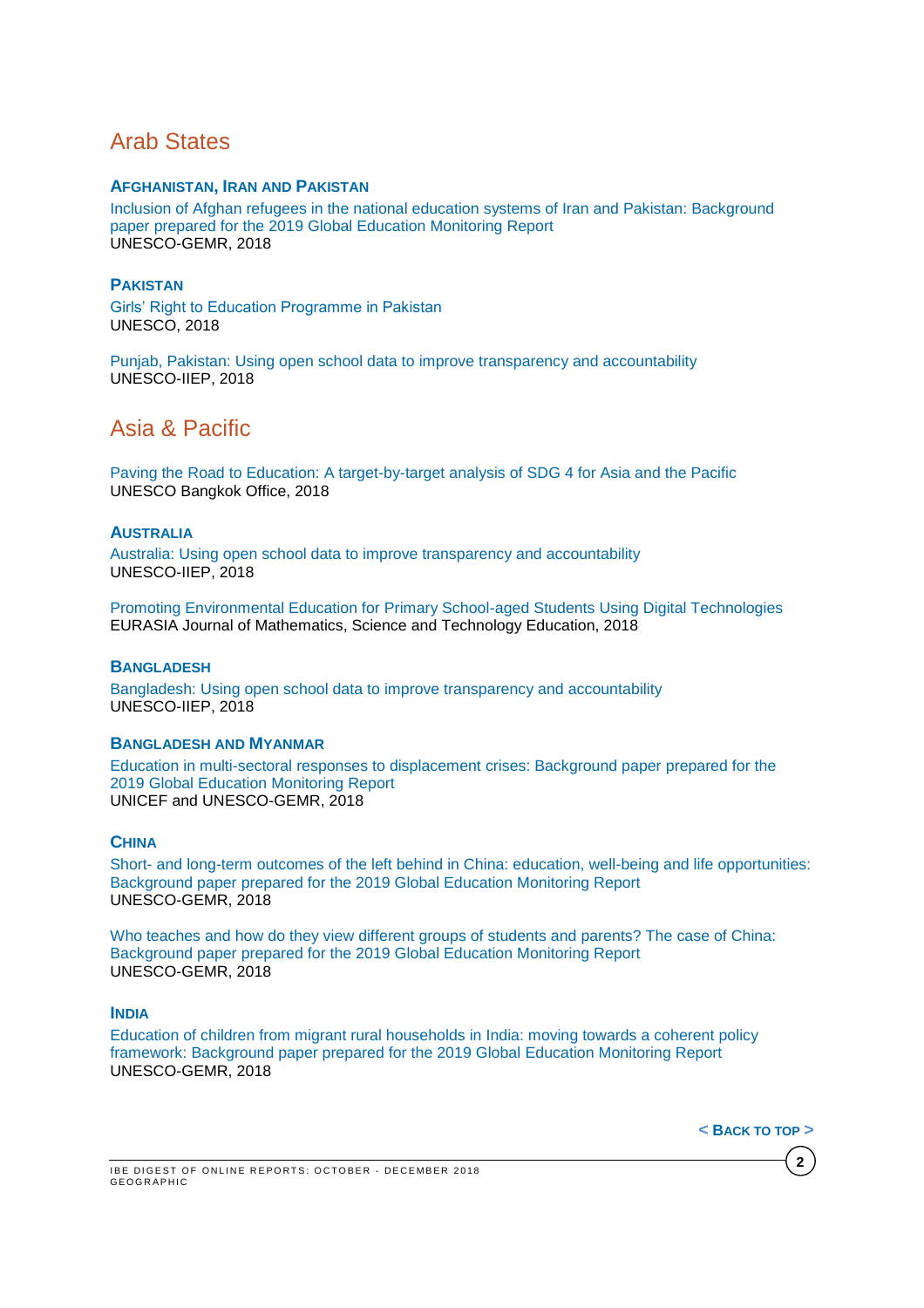[India: Using open school data to improve transparency and accountability](http://unesdoc.unesco.org/images/0026/002659/265933e.pdf) UNESCO-IIEP, 2018

#### **INDONESIA**

[An analysis of the relationship between internal migration and education in Indonesia: Background](http://unesdoc.unesco.org/images/0026/002660/266053e.pdf)  [paper prepared for the 2019 Global Education Monitoring Report](http://unesdoc.unesco.org/images/0026/002660/266053e.pdf) UNESCO-GEMR, 2018

[Indonesia: Using open school data to improve transparency and accountability](http://unesdoc.unesco.org/images/0026/002659/265934e.pdf) UNESCO-IIEP, 2018

### **MONGOLIA**

[Mongolia case study: the evolving education needs and realities of nomads and pastoralists:](http://unesdoc.unesco.org/images/0026/002660/266056e.pdf)  [Background paper prepared for the 2019 Global Education Monitoring Report](http://unesdoc.unesco.org/images/0026/002660/266056e.pdf) UNESCO-GEMR, 2018

### **PHILIPPINES**

[Philippines: Using open school data to improve transparency and accountability](http://unesdoc.unesco.org/images/0026/002659/265938e.pdf) UNESCO-IIEP, 2018

## <span id="page-2-0"></span>Europe & N. America

### **USA**

[Changes in What Teachers Know and Do in the Common Core Era: American Teacher Panel](https://www.rand.org/pubs/research_reports/RR2658.html)  [Findings from 2015 to 2017](https://www.rand.org/pubs/research_reports/RR2658.html) RAND Corporation, 2018

## <span id="page-2-1"></span>Latin America & Caribbean

[Hoja de ruta para la implementación del ODS4-E2030 en América Latina y el Caribe](http://unesdoc.unesco.org/images/0026/002658/265870s.pdf) UNESCO, 2018 [English](http://unesdoc.unesco.org/images/0026/002658/265870e.pdf)

### **ARGENTINA**

[Cambios curriculares en la escuela secundaria argentina: de las reformas parcializadas a una](http://unesdoc.unesco.org/images/0026/002659/265992S.pdf)  [concepción sistémica](http://unesdoc.unesco.org/images/0026/002659/265992S.pdf) IBE-UNESCO, 2018

### **URUGUAY**

[Plan Ceibal in Uruguay: How do you educate in learning to decode the unknown?](http://unesdoc.unesco.org/images/0026/002659/265994E.pdf) IBE-UNESCO, 2018

## <span id="page-2-2"></span>International

### **MALALA FUND**

[Full Force: Why the world works better when girls go to school](https://indd.adobe.com/view/dd1081b1-39b6-4637-9c61-ac0cbb275b45) The Age, 5 October

**< B[ACK](#page-0-0) TO TOP >**

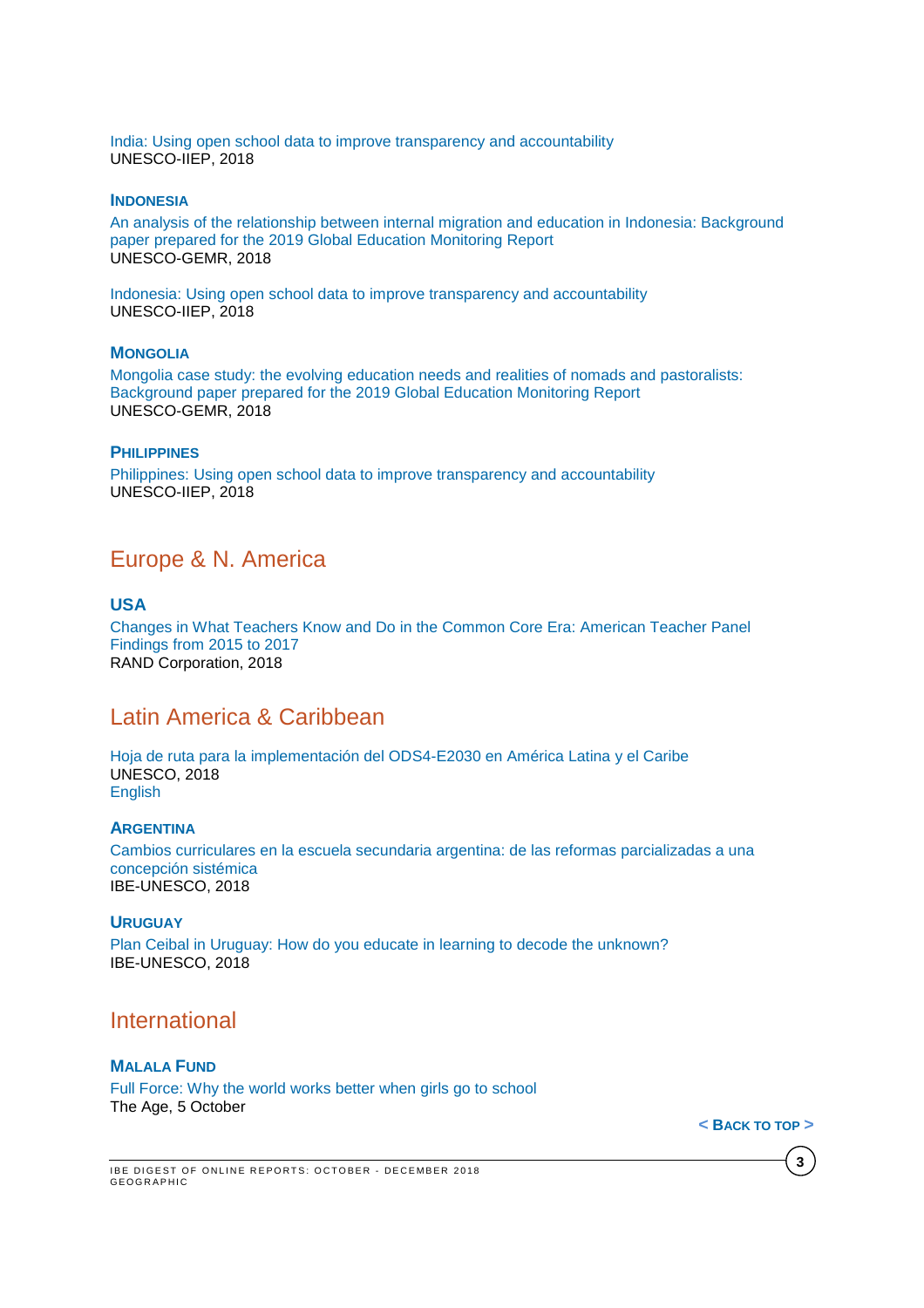### **TEACHER TASK FORCE**

[International Task Force on Teachers for Education 2030: Strategic Plan 2018-2021](http://unesdoc.unesco.org/images/0026/002617/261708e.pdf) Teacher Task Force, 2018 [Spanish](http://unesdoc.unesco.org/images/0026/002617/261708s.pdf)

#### **UNESCO**

[Activating Policy Levers for Education 2030: The Untapped Potential of Governance, School](http://unesdoc.unesco.org/images/0026/002659/265951e.pdf)  [Leadership, and Monitoring and Evaluation Policies](http://unesdoc.unesco.org/images/0026/002659/265951e.pdf) UNESCO Education Sector, 2018

[Designing inclusive digital solutions and developing digital skills: guidelines](http://unesdoc.unesco.org/images/0026/002655/265537e.pdf) UNESCO, 2018

[Digital Credentialing: Implications for the recognition of learning across borders](http://unesdoc.unesco.org/images/0026/002644/264428e.pdf) UNESCO, 2018

[Pathways of progression: Linking technical and vocational education and training with post-secondary](http://unesdoc.unesco.org/images/0026/002659/265943e.pdf)  [education](http://unesdoc.unesco.org/images/0026/002659/265943e.pdf) UNESCO, 2018

[Preparing Teachers for Global Citizenship Education: A Template](http://unesdoc.unesco.org/images/0026/002654/265452e.pdf) UNESCO Bangkok, 2018

[School violence and bullying: Global status and trends, drivers and consequences](http://unesdoc.unesco.org/images/0026/002657/265781e.pdf) UNESCO, 5 October

[Skills for a connected world: Report of the UNESCO Mobile Learning Week 2018](http://unesdoc.unesco.org/images/0026/002658/265893e.pdf) UNESCO and ITU, 2018

[Telling SAGA: improving measurement and policies for gender equality in science, technology and](http://unesdoc.unesco.org/images/0026/002661/266102e.pdf) [innovation](http://unesdoc.unesco.org/images/0026/002661/266102e.pdf) UNESCO, 2018

[UNESCO ICT Competency Framework for Teachers](http://unesdoc.unesco.org/images/0026/002657/265721e.pdf) UNESCO, 2018

#### **UNESCO-GEMR**

[Estimating the number of forcibly displaced school-age children not accessing education: Background](http://unesdoc.unesco.org/images/0026/002660/266061e.pdf)  [paper prepared for the 2019 Global Education Monitoring Report](http://unesdoc.unesco.org/images/0026/002660/266061e.pdf)  UNESCO-GEMR, 2018

[Global Education Monitoring Report 2019: Migration, displacement and education: Building Bridges,](http://unesdoc.unesco.org/images/0026/002658/265866e.pdf)  [Not Walls](http://unesdoc.unesco.org/images/0026/002658/265866e.pdf) GEMR-UNESCO, 2018

Global Education Monitoring Report **summary** [2019: Migration, displacement and education: Building](http://unesdoc.unesco.org/images/0026/002659/265996e.pdf)  [Bridges, Not Walls](http://unesdoc.unesco.org/images/0026/002659/265996e.pdf) GEMR-UNESCO, 2018 **[French](http://unesdoc.unesco.org/images/0026/002659/265996f.pdf) [Spanish](http://unesdoc.unesco.org/images/0026/002659/265996s.pdf)** 

**< [Back](#page-0-0) to top >**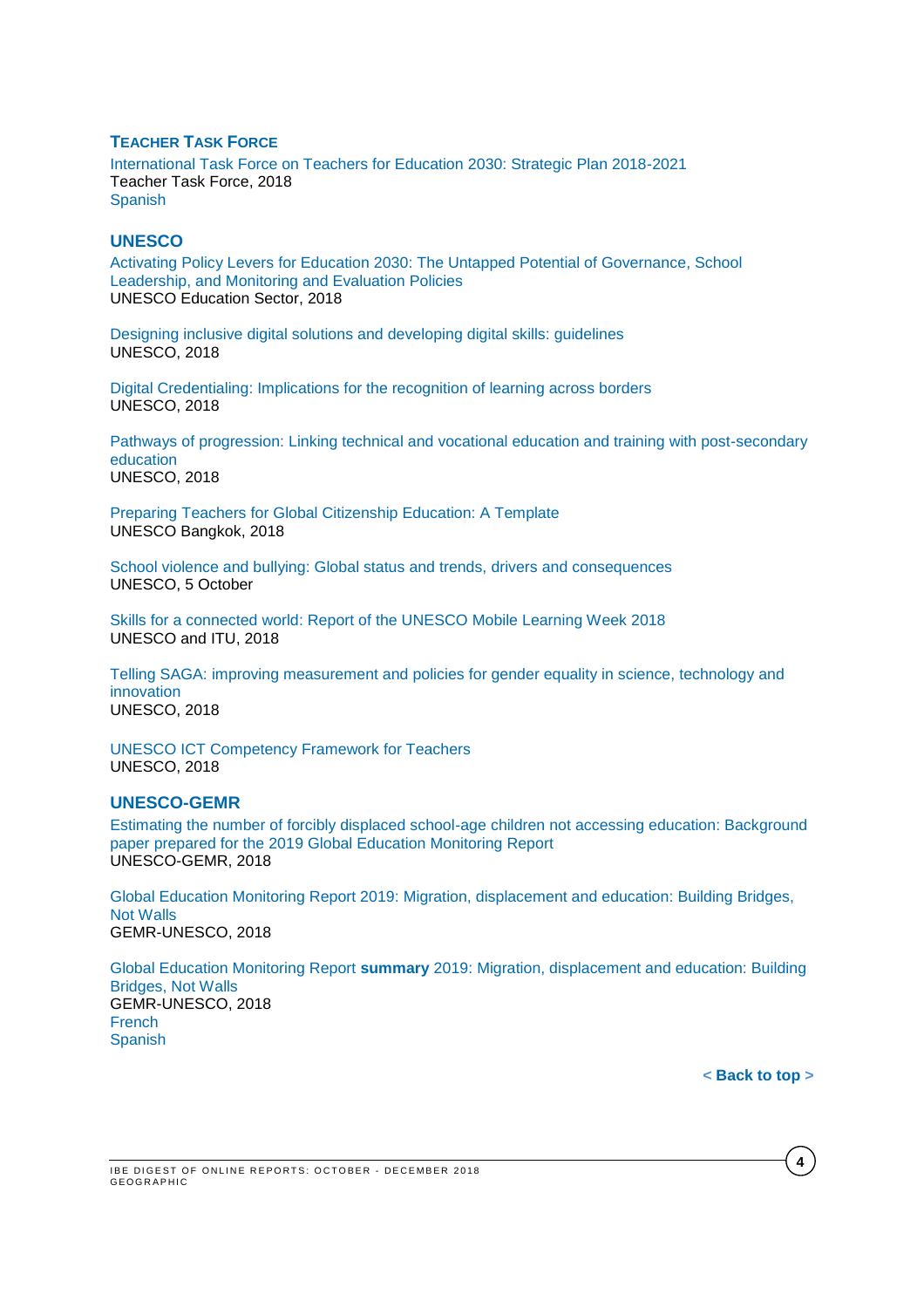[Inclusion of refugees in national education systems: Background paper prepared for the 2019 Global](http://unesdoc.unesco.org/images/0026/002660/266054e.pdf)  [Education Monitoring Report](http://unesdoc.unesco.org/images/0026/002660/266054e.pdf) UNESCO-GEMR, 2018

[Making rights to education real for refugees with disabilities: Background paper prepared for the 2019](http://unesdoc.unesco.org/images/0026/002660/266058e.pdf)  [Global Education Monitoring Report](http://unesdoc.unesco.org/images/0026/002660/266058e.pdf) UNESCO, 2018

[Teaching amidst conflict and displacement: persistent challenges and promising practices for refugee,](http://unesdoc.unesco.org/images/0026/002660/266060e.pdf)  [internally displaced and national teachers: Background paper prepared for the 2019 Global Education](http://unesdoc.unesco.org/images/0026/002660/266060e.pdf)  [Monitoring Report](http://unesdoc.unesco.org/images/0026/002660/266060e.pdf) UNESCO, 2018

[What a waste: Ensure migrants and refugees' qualifications and prior learning are recognized](https://unesdoc.unesco.org/ark:/48223/pf0000366312) UNESCO-GEMR, 2018

#### **UNESCO-IBE**

[APCEIU-IBE UNESCO Project "Global Citizenship Education Curriculum Development and](https://unesdoc.unesco.org/ark:/48223/pf0000366294?posInSet=1&queryId=27f26775-03ea-4fe1-8318-d516dfe6593f)  [Integration" in Cambodia, Colombia, Mongolia and Uganda: Final Report](https://unesdoc.unesco.org/ark:/48223/pf0000366294?posInSet=1&queryId=27f26775-03ea-4fe1-8318-d516dfe6593f) IBE-UNESCO, 2018

[Migration Concepts and Themes in Education Documents: Background paper prepared for the 2019](https://unesdoc.unesco.org/ark:/48223/pf0000266049?posInSet=1&queryId=5b6fcd94-570d-4d95-a91b-ecf554fc7823)  [Global Education Monitoring Report](https://unesdoc.unesco.org/ark:/48223/pf0000266049?posInSet=1&queryId=5b6fcd94-570d-4d95-a91b-ecf554fc7823)  IBE-UNESCO, 2018

Training Tools for Curriculum [Development: A Resource Pack for](https://unesdoc.unesco.org/ark:/48223/pf0000366288?posInSet=1&queryId=8362eb48-91e4-45f4-87b6-f01b5d526dac) Global Citizenship Education [\(GCED\)](https://unesdoc.unesco.org/ark:/48223/pf0000366288?posInSet=1&queryId=8362eb48-91e4-45f4-87b6-f01b5d526dac) IBE-UNESCO, 2018

#### **UNESCO-MGIEP**

[Agir: résumé des pistes d'action pour prévenir l'extrémisme violent par l'éducation](http://unesdoc.unesco.org/images/0026/002657/265753f.pdf) UNESCO-MGIEP, 2018

[Can education contribute to peace?](https://unesdoc.unesco.org/ark:/48223/pf0000366298) UNESCO-MGIEP, 2018

[Redefining the purpose of schooling](https://unesdoc.unesco.org/ark:/48223/pf0000366297) UNESCO-MGIEP, 2018

### **UNESCO-UIS**

[SDG 4 Data Digest 2018: Data to Nurture Learning](http://uis.unesco.org/sites/default/files/documents/sdg4-data-digest-data-nurture-learning-2018-en.pdf) UNESCO-UIS, 2018

[UIS Education Data Release: September 2018](http://uis.unesco.org/sites/default/files/documents/ip55-uis-education-data-release-september-2018_1.pdf) UNESCO-UIS, 2018

### **UNESCO-UNEVOC**

[Ecologizar la educación y formación técnica y professional: guía práctica para centros e instituciones](http://unesdoc.unesco.org/images/0026/002654/265493s.pdf) UNESCO-UNEVOC, 2018 [French](http://unesdoc.unesco.org/images/0025/002599/259970f.pdf)

**< [Back](#page-0-0) to top >**

**5**